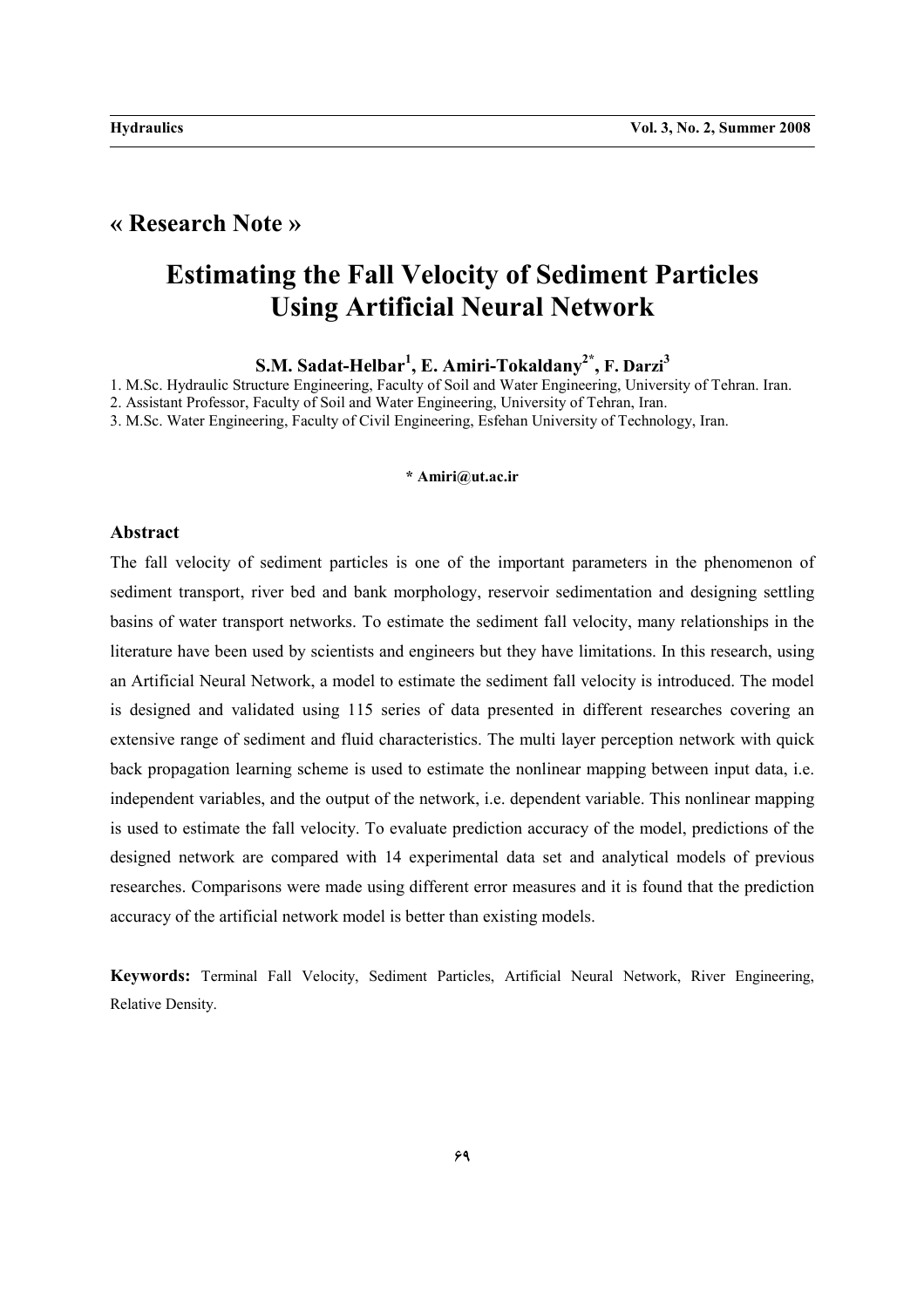## **Comparison of 2-D and 1-D Simulations of Water-Hammer Pressure Pulse Damping Using Steady and Unsteady Friction Terms**

**B. Firoozabadi1\*, H. Hamedi Nezhad<sup>2</sup>**

1. Associate Professor, Mechanical Engineering Department, Sharif University of Technology 2. M.Sc. Student, Mechanical Engineering Department, Sharif University of Technology

#### **\* firoozabadi@sharif.edu**

### **Abstract**

The condition known as water-hammer problem is in fact, a transient condition which may occur as a result of the worst-case loadings such as pump failures, valve closure in a pipe line system. In such cases, a positive pressure wave travels upstream and a negative wave downstream from the point of interruption. The pressure in the water hammer can vary in such a way that in some cases, it may increase and cause destruction to the hydraulic systems. The experimental evidence of dependence of friction on frequency in oscillating flows induced researchers to propose 1-D models in which this effect is taken into account explicitly. In fact, the velocity profiles in unsteady flows show greater gradients, and thus greater shear stresses, than the corresponding values in steady flows. 1D- model approaches give rise to an under- estimation of the friction forces.

In this work, a 2-D model for unsteady transient flow in a pipeline with a reservoir-pipe-valve system was simulated for laminar and turbulent flows. In turbulent flow, the Prandtl mixing length was used for turbulence modeling. Results of this simulation were compared with the results obtained from the 1-D models with steady and unsteady (Brunone model) friction terms. This simulation shows that the unsteady flow phenomena can be more accurately modeled by means of 2-D models, in which the velocity profiles in the cross section, is taken into account. However, the 2D model is more time consuming than 1D model. Through comparisons with the experimental data, results show that applying 2D model can improve the magnitude of the predicted duration of the pressure pulse.

**Keywords:** Transient Flow, Unsteady Friction Model, Mixing Length Model, Finite-Difference Method, 2-D, Water-Hammer.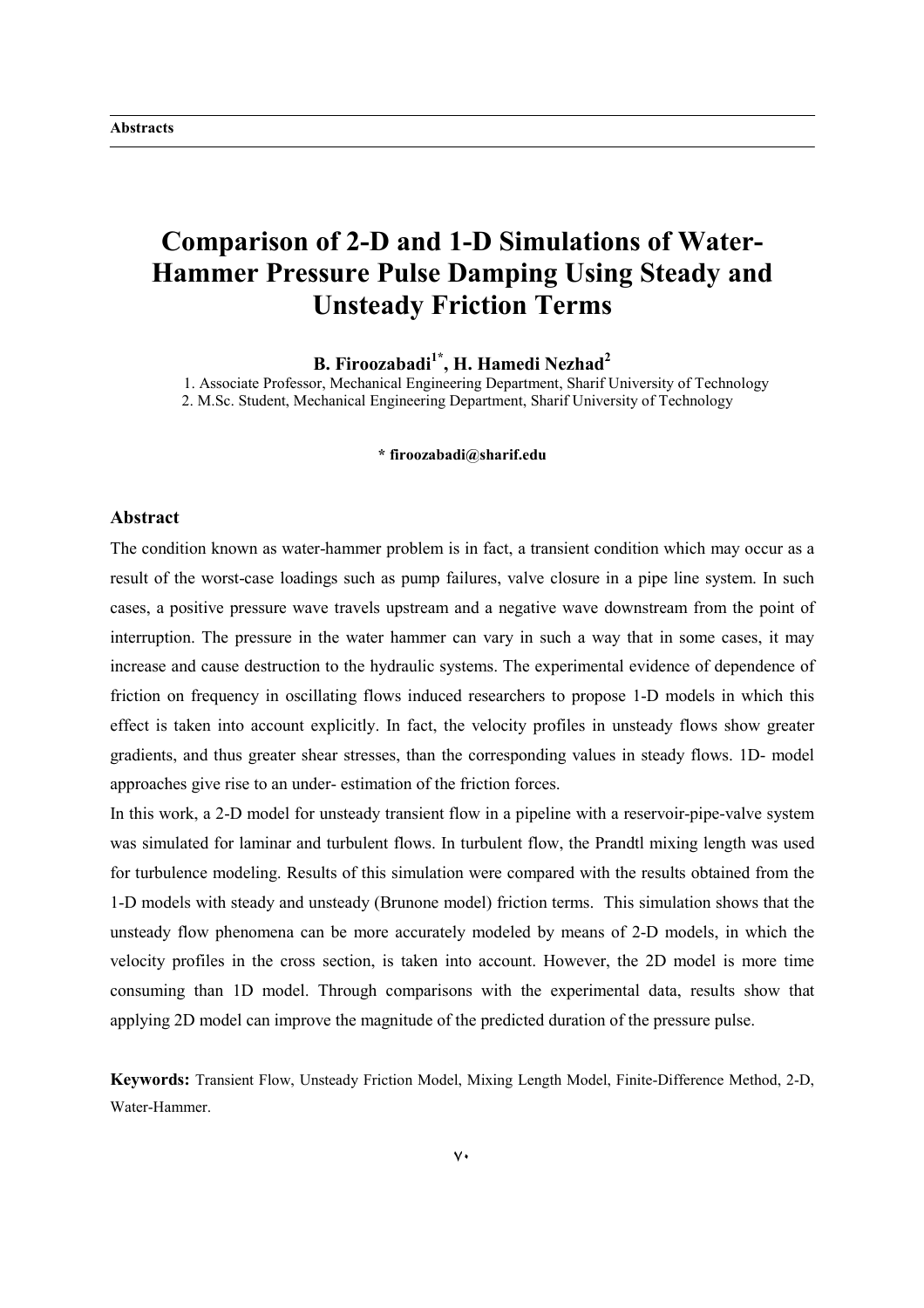# **Leak Detection in Pipelines Based on Inverse Transient Modeling and Mixed Integer Nonlinear Programming**

**H. Shamloo1\*, A. Haghighi<sup>2</sup>**

1. Assistant Professor, Department of Civil Engineering, K.N. Toosi University of Technology 2. Ph.D. Candidate, Department of Civil Engineering, K.N. Toosi University of Technology

### **\* hshamloo@yahoo.com**

### **Abstract**

For leak detection in a pipeline, transient flows are generated by closing the end control valve. Then the pressure fluctuations are sampled only at the valve location after its full closure. To eliminate undesirable noisy effects and other uncertainties associated with numerical modeling of the valve, a new structure of the method of characteristics (MOC) has been developed independent of the valve type, the method and the duration of closure with no need to impose initial conditions. Using the pressure samples, transient flow through the pipe can be analyzed backward from the downstream end valve to the upstream reservoir. In this condition, the calculated reservoir heads will be functions of leaks parameters containing leaks area as real parameters and the number and location of leaks as integer parameters. In order to find leaks parameters in a pipe an objective function is defined as the sum of squares of differences of the observed and calculated reservoir heads. The Mixed Integer Non Linear Programming (MINLP) is used to minimize nonlinear objective function and determine the integer and real parameters of the leak problem. An optimization method based on genetic algorithm has been developed for this problem. Several examples are solved to show the ability of the presented method. The method was found to be practical, reliable and easy to be used.

**Keywords:** Leak, Transient Flow, MINLP, GA.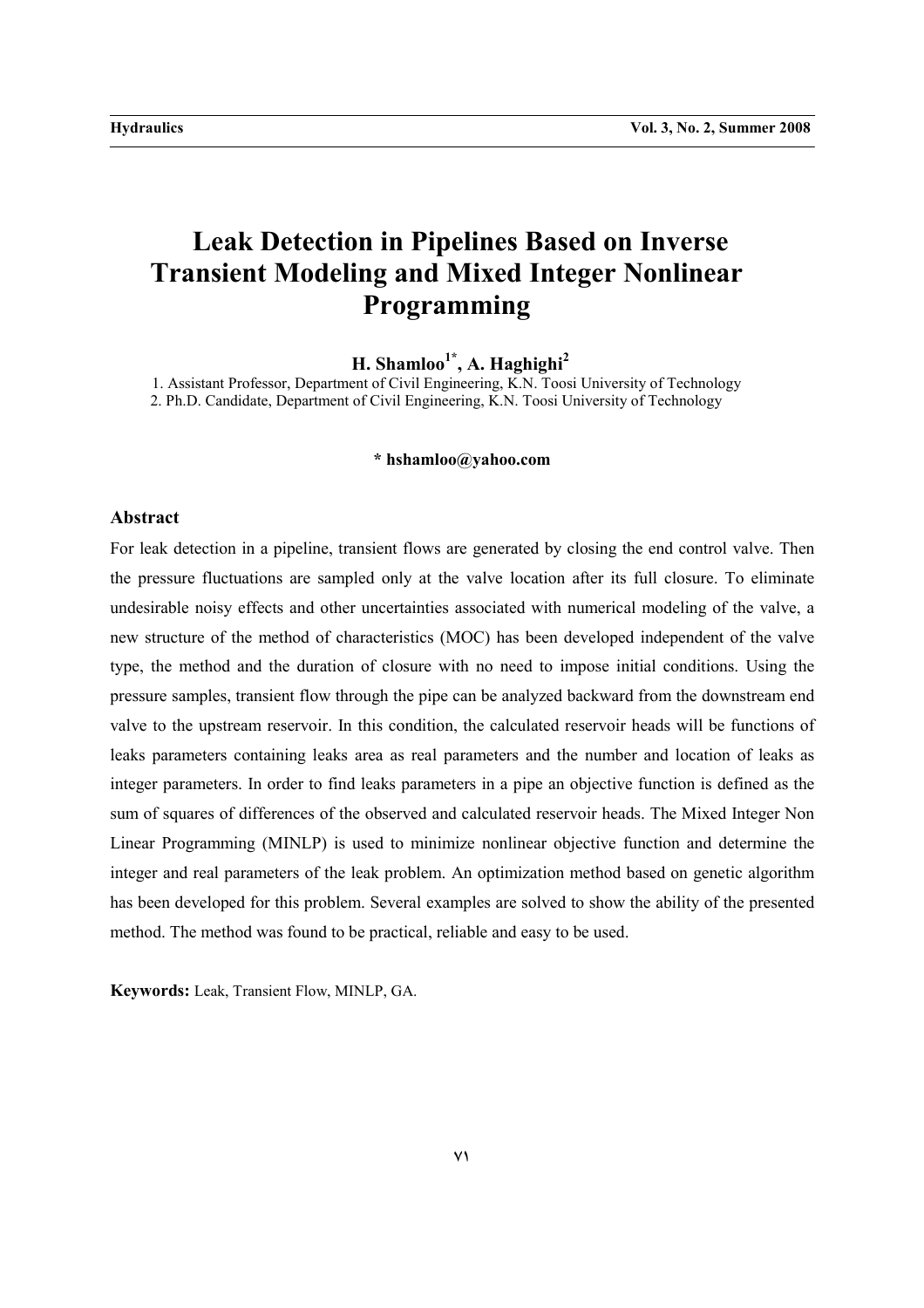# **Development of Optimal Design of Flood Control Systems Model Considering Detention Dams Using Genetic Algorithm**

**M. H. Afshar1\*, A. Afshar2 , S. H. Meraji<sup>3</sup> , M. Ghafari4**

1. Associate Professor of Department of Civil Engineering, Iran University of Science & Technology

2. Professor of Department of Civil Engineering, Iran University of Science & Technology

3, 4. M.Sc. Graduated Student of Department of Civil Engineering, Iran University of Science & Technology

### **\* mhafshar@iust.ac.ir**

#### **Abstract**

Flood conducting and controlling systems are very huge and the construction and operation of these systems are very expensive. Any reduction in the construction cost of these system will lead to a major saving. This paper addresses the problem of optimal design of flood controlling systems using detention dams and proposes a methodology for the optimal design of these systems using evolutionary algorithms. The method uses Genetic Algorithm (GA) as a search engine and the Transport Module of the SWMM as the simulator. The simulator is able to analyze the unsteady flow in open channels and the basin of the dam. It is shown that interfacing GA as the optimizer and SWMM as the simulator leads to an efficient optimization tool for the optimal design of flood controlling systems. The effectiveness and efficiency of the model is tested against a simple analytical problem The applicability of the model for large scale real world problems is verified by solving the flood controlling system of South Pars Project and the results are compared with those proposed by the Consulting Engineers. The results show that proposed optimization model can considerably (about 23%) reduce the total costs of flood controlling systems.

**Keywords:** Genetic Algorithm, Optimization, SWMM-Transport, Flood Control System.